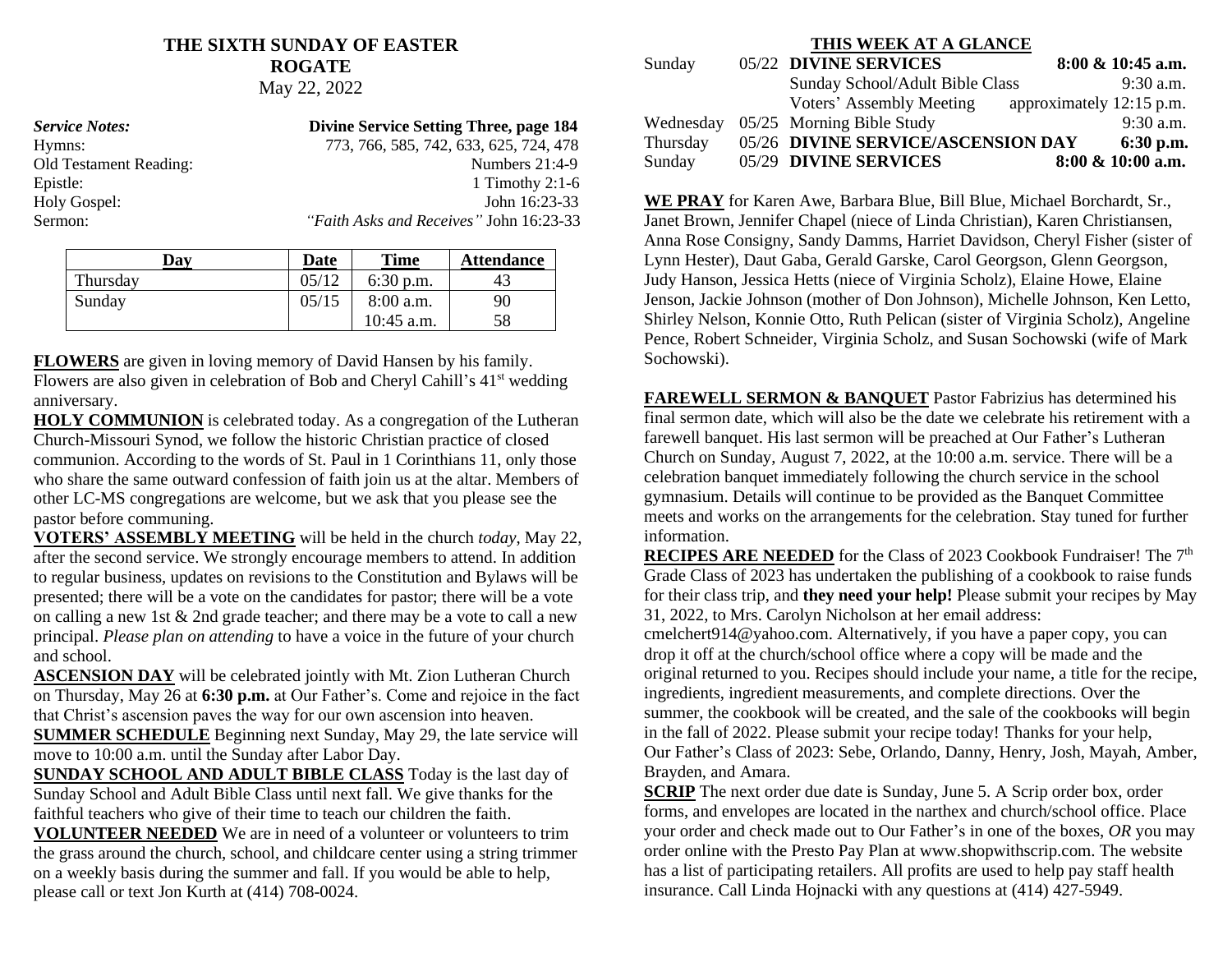**THE LUTHERAN WOMEN'S MISSIONARY LEAGUE** will collect mite boxes on May 29, the *last* Sunday of the month. Mite boxes can be left at any time in the mite box in the narthex.

**WOODMAN'S GIFT CARDS** are available to purchase in the church/school office. All profits go to the Our Father's Scholarship Fund. Call Linda Hojnacki with any questions at (414) 427-5949.

### *OUR FATHER'S EVANGELICAL LUTHERAN CHURCH, SCHOOL, AND CHILDCARE CENTER*

6025 South 27 th Street Greenfield, WI 53221 www.ofls.org

Rev. Dr. Karl F. Fabrizius, Pastor prfabrizius@ourfatherslutheran.org Church Phone: (414) 282-8220 Pastor's Phone: (414) 529-3999

Mr. Nathan Wingfield, Principal Office Phone: (414) 282-7500

Mrs. Amanda McGraw/Mrs. Michelle Sroka, Childcare Co-Directors Office Phone: (414) 282-9057

### **THE READINGS AND PSALMODY FOR THE SIXTH SUNDAY OF EASTER ROGATE May 22, 2022**

## **THE OLD TESTAMENT READING**

### **Numbers 21:4-9 (ESV)**

<sup>4</sup> From Mount Hor they set out by the way to the Red Sea, to go around the land of Edom. And the people became impatient on the way.

<sup>5</sup> And the people spoke against God and against Moses, "Why have you brought us up out of Egypt to die in the wilderness? For there is no food and no water, and we loathe this worthless food."

<sup>6</sup>Then the Lord sent fiery serpents among the people, and they bit the people, so that many people of Israel died.

 $<sup>7</sup>$  And the people came to Moses and said, "We have sinned, for we have</sup> spoken against the Lord and against you. Pray to the Lord, that he take away the serpents from us." So Moses prayed for the people.

<sup>8</sup> And the Lord said to Moses, "Make a fiery serpent and set it on a pole, and everyone who is bitten, when he sees it, shall live."

<sup>9</sup>So Moses made a bronze serpent and set it on a pole. And if a serpent bit anyone, he would look at the bronze serpent and live.

A: This is the Word of the Lord.

**C: Thanks be to God.**

### **THE EPISTLE READING**

### **1 Timothy 2:1-6 (ESV)**

<sup>1</sup> First of all, then, I urge that supplications, prayers, intercessions, and thanksgivings be made for all people,

<sup>2</sup> for kings and all who are in high positions, that we may lead a peaceful and quiet life, godly and dignified in every way.

<sup>3</sup>This is good, and it is pleasing in the sight of God our Savior,

<sup>4</sup> who desires all people to be saved and to come to the knowledge of the truth.

<sup>5</sup> For there is one God, and there is one mediator between God and men, the man Christ Jesus,

 $6$  who gave himself as a ransom for all, which is the testimony given at the proper time.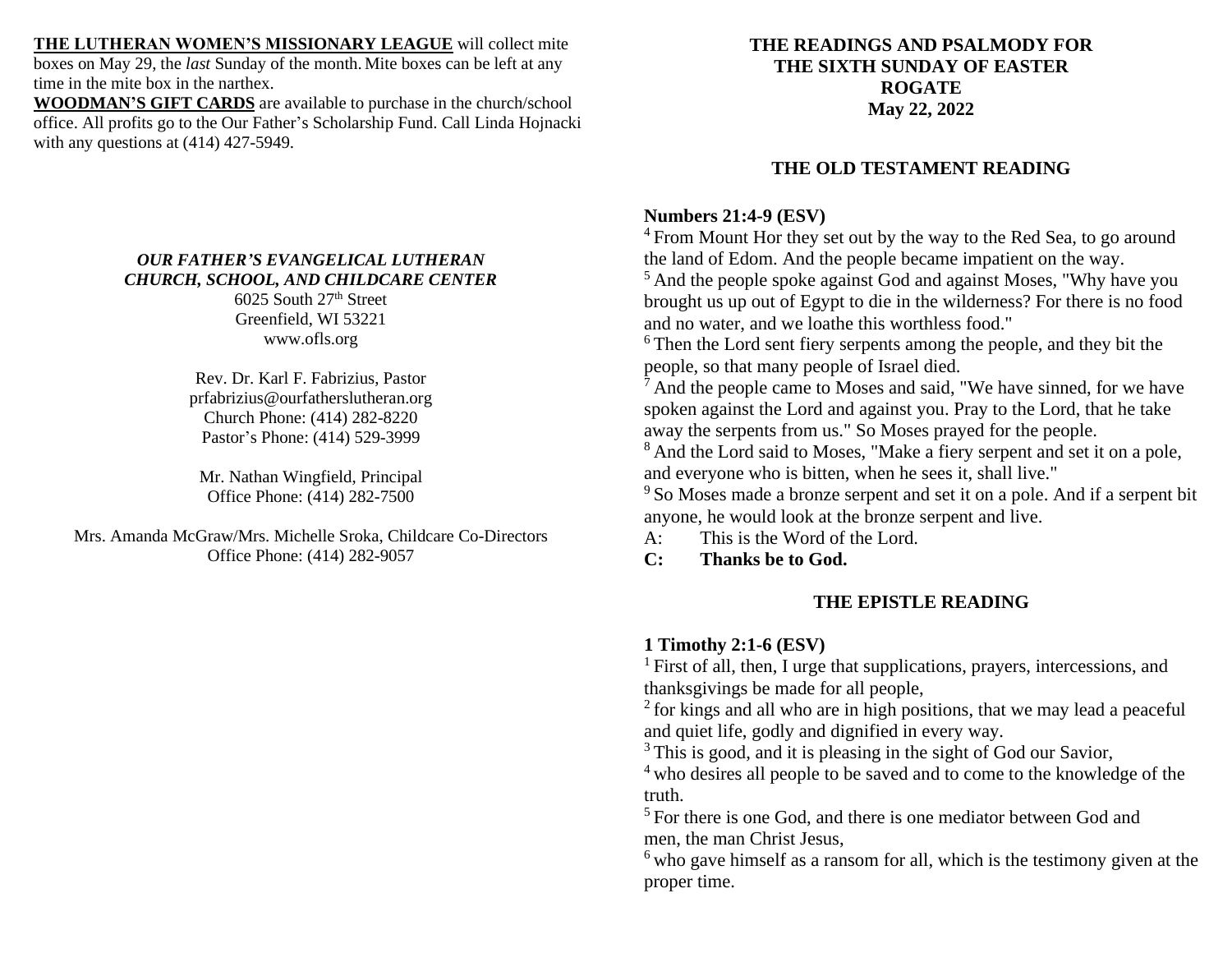A: This is the Word of the Lord.

**C: Thanks be to God.**

## **THE HOLY GOSPEL**

## **John 16:23-33 (ESV)**

 $^{23}$  In that day you will ask nothing of me. Truly, truly, I say to you, whatever you ask of the Father in my name, he will give it to you.

 $24$  Until now you have asked nothing in my name. Ask, and you will receive, that your joy may be full.

 $25$  "I have said these things to you in figures of speech. The hour is coming when I will no longer speak to you in figures of speech but will tell you plainly about the Father.

 $26$  In that day you will ask in my name, and I do not say to you that I will ask the Father on your behalf;

 $27$  for the Father himself loves you, because you have loved me and have believed that I came from God.

 $28$ I came from the Father and have come into the world, and now I am leaving the world and going to the Father."

 $29$  His disciples said, "Ah, now you are speaking plainly and not using figurative speech!

 $30$  Now we know that you know all things and do not need anyone to question you; this is why we believe that you came from God."

 $31$  Jesus answered them, "Do you now believe?

 $32$  Behold, the hour is coming, indeed it has come, when you will be scattered, each to his own home, and will leave me alone. Yet I am not alone, for the Father is with me.

<sup>33</sup>I have said these things to you, that in me you may have peace. In the world you will have tribulation. But take heart; I have overcome the world."

P: This is the Gospel of the Lord.

**C: Praise be to Thee, O Christ.**

## **THE PSALMODY**

## **Psalm 107:1-9 (ESV)**

 $<sup>1</sup>$  Oh give thanks to the LORD, for he is good,</sup> for his steadfast love endures forever!

<sup>2</sup> Let the redeemed of the LORD say so, whom he has redeemed from trouble <sup>3</sup> and gathered in from the lands, from the east and from the west, from the north and from the south.

<sup>4</sup> Some wandered in desert wastes. finding no way to a city to dwell in;

<sup>5</sup> hungry and thirsty, their soul fainted within them.

<sup>6</sup> Then they cried to the LORD in their trouble, and he delivered them from their distress.

 $<sup>7</sup>$  He led them by a straight way</sup> till they reached a city to dwell in.

<sup>8</sup> Let them thank the LORD for his steadfast love. for his wondrous works to the children of man!

 $9^9$  For he satisfies the longing soul, and the hungry soul he fills with good things.

# **INTROIT**

[With a voice of singing,] declare this with a shout of joy to the end of the earth. Alle- | luia.\*

The Lord has redeemed his servant Jacob! Alle- | luia.

Shout for joy to God, | all the earth;\*

sing the glory | of his name.

I cried to him | with my mouth,\*

and high praise was | on my tongue.

But truly God has | listened;\*

he has attended to the voice | of my prayer.

Blessèd | be God,\*

 because he has not rejected my prayer or removed his steadfast | love from me!

**Glory be to the Father and** | **to the Son**\*

 **and to the Holy** | **Spirit;**

**as it was in the be-** | **ginning,**\*

 **is now, and will be forever.** | **Amen.**

[With a voice of singing,] declare this with a shout of joy to the end of the earth. Alle- | luia.\*

The Lord has redeemed his servant Jacob! Alle- | luia.

*Psalm 66:1-2a, 17, 19-20; antiphon: Isaiah 48:20b*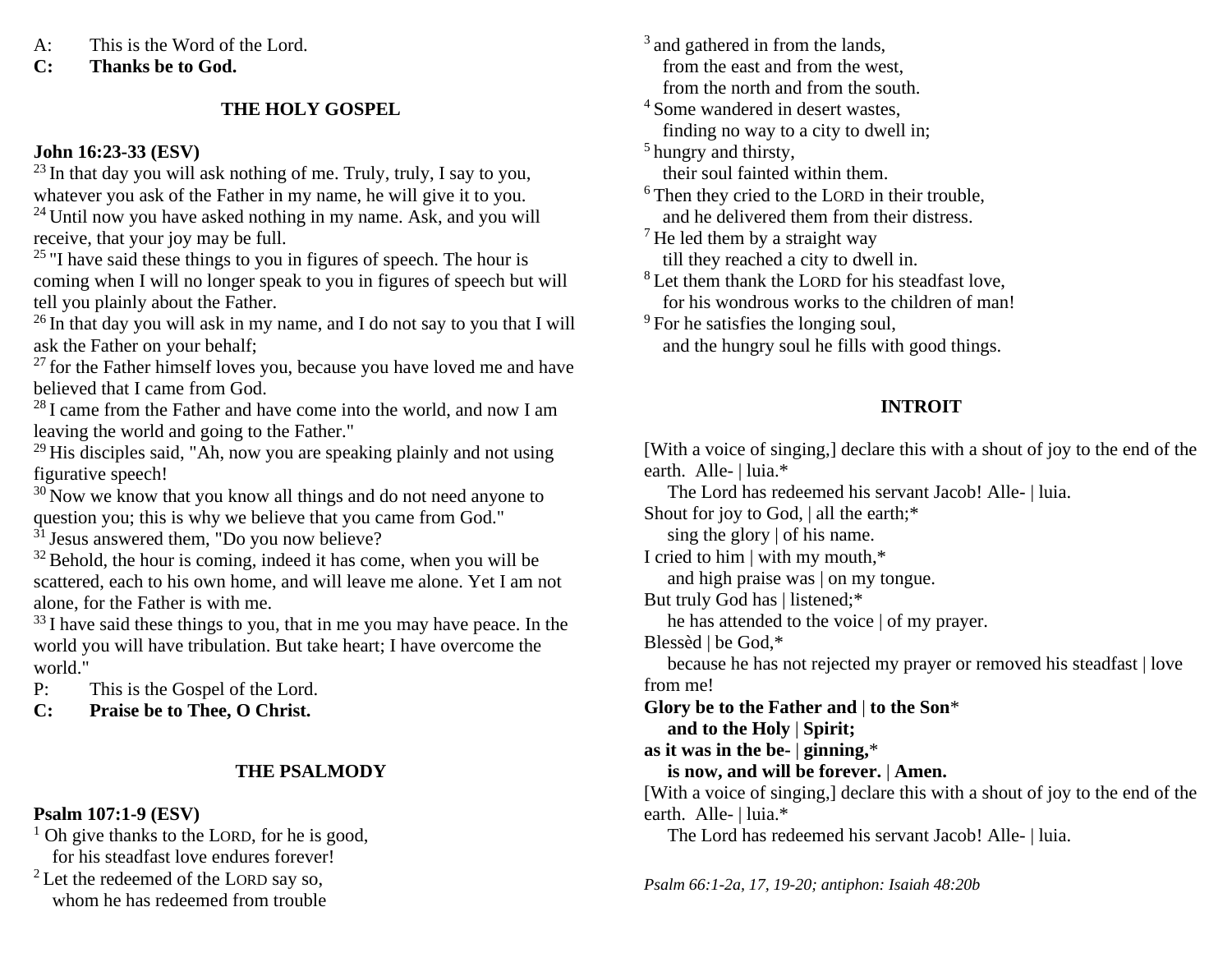# **THE CONGREGATION AT PRAYER FOR THE WEEK OF THE SIXTH SUNDAY OF EASTER ROGATE**

*"Faith Asks and Receives"* May 22 through May 28, 2022

*Rogate means ask. The name of the Sunday comes from the Gospel this week where Jesus teaches us to ask the Father in His name. In other words, He teaches us to pray as the baptized for we bear His name. In the water, He put His name upon you, claiming you as His own, making you sons of God with access to the Father. By His incarnation and crucifixion, our Lord Jesus broke through the barrier of sin which separated us from God, opening a portal to the Father. To pray in Jesus' name is to pray with faith in Him as the one Mediator between God and men, who gave Himself as a ransom for all. Like Moses in the wilderness, Jesus is our go-between and intercessor before the throne of heaven. He was lifted up for us on the cross that we might be saved and restored to fellowship with the Father. Looking into this perfect teaching of liberty, we pray with boldness and confidence as dear children of God.*

**INVOCATION:** In the name of the Father and of the Son and of the Holy Spirit. **AMEN.**

#### **THE CREED**

**VERSE:** <sup>1</sup> See what kind of love the Father has given to us, that we should be called children of God; and so we are. **1 John 3:1 (ESV)**

**COLLECT FOR THE WEEK:** O God, the giver of all that is good, by Your holy inspiration grant that we may think those things that are right and by Your merciful guiding accomplish them; through Jesus Christ, Your Son, our Lord, who lives and reigns with You and the Holy Spirit, one God, now and forever. **AMEN.**

### **PSALM OF THE WEEK:** 89:1-24

**PSALMODY PRAYER:** In Your faithfulness, Your mercy never fails us, O Lord. Keep us as Your sons firm in faith that we confess You as our Father and the Rock of our salvation. You have given us help in all our needs. **AMEN.**

| <b>READINGS FOR THE WEEK</b> |                  |
|------------------------------|------------------|
| Monday                       | John $21:1-14$   |
| Tuesday                      | John 21:15-25    |
| Wednesday                    | Luke 24:44-53    |
| Thursday                     | Acts 1:1-14      |
| Friday                       | Matthew 28:16-20 |
| Saturday                     | John 15:26-16:4  |

### **CATECHISM FOR THE WEEK: The Ten Commandments The First Commandment**

You shall have no other gods.

*What does this mean?*

We should fear, love, and trust in God above all things.

#### **The Second Commandment**

You shall not misuse the name of the Lord your God. *What does this mean?*

We should fear and love God so that we do not curse, swear, use satanic arts, lie, or deceive by His name, but call upon it in every trouble, pray, praise, and give thanks.

**Luther, On Romans 7:18 (1516):** *For I know that nothing good dwells within me, that is, in my flesh.* See how he attributes to himself flesh which is a part of him as if he himself were flesh. Thus he has said above: "I am carnal."; and therefore, he now confesses that he is not good but evil, because he does evil things. Because of his flesh, he is carnal and wicked, for there is no good in him, and he does evil; because of the spirit, he is spiritual and good, because he does good. Therefore, we must note that the words "I want" and "I hate" refer to the spiritual man or to the spirit, but "I do" and "I work" refer to the carnal man or to the flesh. But because the same one complete man consists of flesh and spirit, therefore, he attributes to the whole man both of these opposing qualities which come from the opposing parts of him. For in this way, there comes about a communication of attributes, for one and the same man is spiritual and carnal, righteous and a sinner, good and evil. Just as the one and the same person of Christ is both dead and alive, at the same time suffering and in a state of bliss, both working and at rest, etc., because of the communication of his attributes, although neither of the natures possesses the properties of the other but are absolutely different, as we all know. But this applies in no way to the carnal man, where the whole man is entirely flesh, because the Spirit of God has not remained in him. . . . the apostle can be better understood in the comparison he used earlier, namely, that a woman is free when her husband has died, but the application of the comparison seems inappropriate because he says rather that the soul itself, like the woman, is to die and is thus to be liberated, but the man, that is, the passions of sin, remain but are taken into captivity, etc. But the apostle who has the identity of the person in view sees the marriage union in